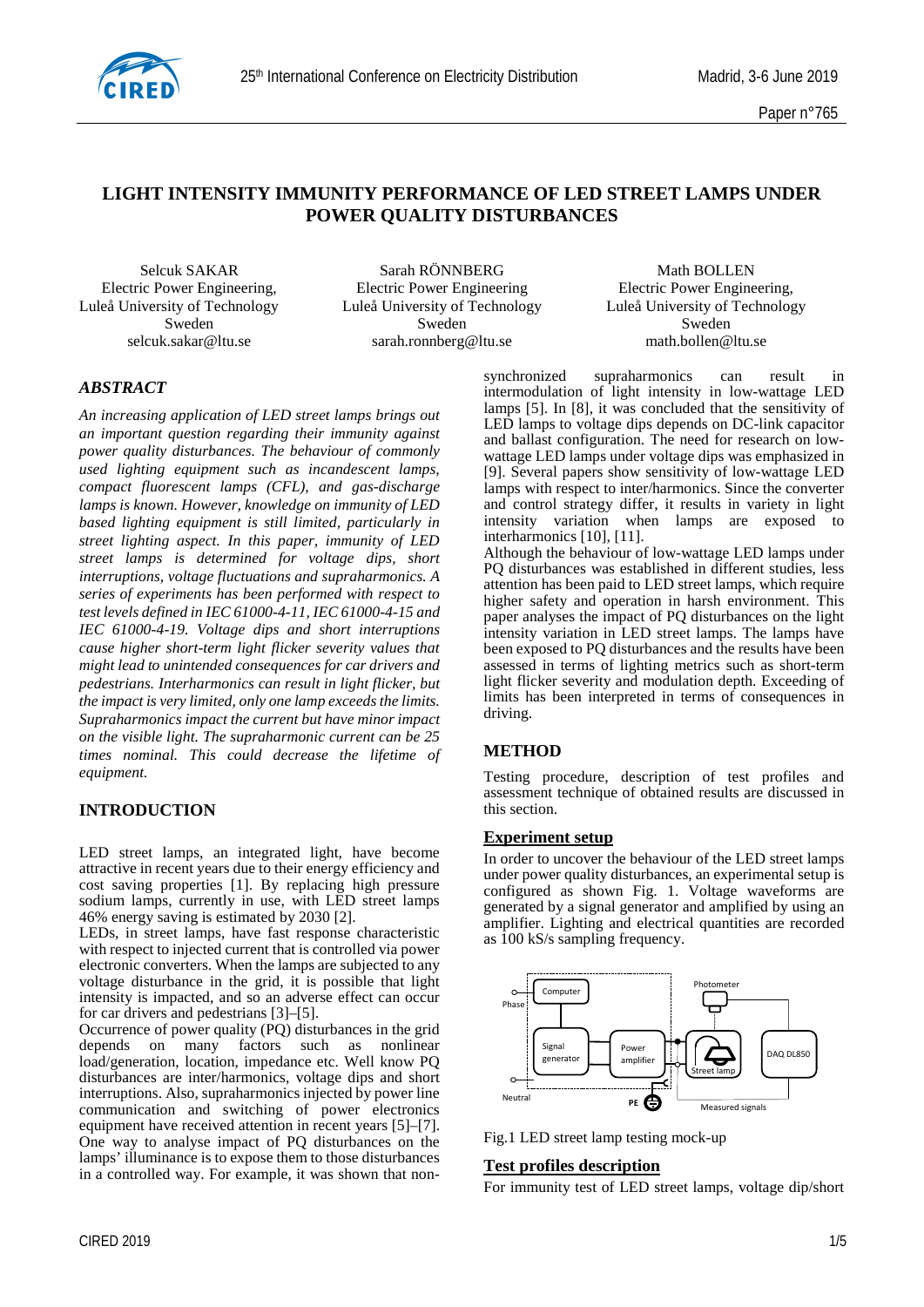

interruption and interharmonics profiles have been applied. Before the test profile application, the lamps have been exposed to a background test profile, which is 230 V and 50 Hz, within one-hour thermal stabilization time [12].

### **Voltage dips**

For observation of sensitivity of LED street lamps to voltage dips and short interruptions, five different voltage dips were chosen from IEC 61000-4-11[13]. Table I shows residual voltage and durations for these dips.

### **TABLE I**

#### Test levels for voltage dip application

| Dips         | Residual<br>voltage | Duration            | <b>IEC</b><br><b>Classes</b><br>as<br>61000-2-4 |
|--------------|---------------------|---------------------|-------------------------------------------------|
| $Dip \#I$    | 0%                  | $\frac{1}{2}$ cycle | Class 2                                         |
| $Dip$ # $II$ | 0%                  | 1 cycle             | Class 2                                         |
| Dip #III     | 40%                 | 10 cycles           | Class 3                                         |
| Dip #IV      | 70%                 | 25 cycles           | Class 3                                         |
| $Dip \#V$    | 0%                  | 250 cycles          | Class 3                                         |

### **Interharmonics**

In order to obtain the performance of the lamps under voltage fluctuation [14], a set of voltage signals including interharmonics has been applied as given in equation (1):

$$
u(t) = V_m \left( 1 + \frac{\Delta V}{V} \cos(\omega_{ih} t) \right) \cos(\omega_m t) \tag{1}
$$

Where  $V_m$  and  $\omega_m$  represent the mains voltage and frequency, respectively.  $\Delta V/V$  is the voltage fluctuation rate and  $\omega_{ih}$  is the applied fluctuation frequency. Instead of application of each interharmonics, only mandatory frequencies as shown in Table II were used. These fluctuations are able to generate  $P_{st}^{LM} = 1$  values that are known as annoyance threshold for an incandescent lamp.

### **TABLE II**

Voltage fluctuation levels for interharmonics application

| Hz  | Voltage<br>fluctuation AV/V | Hz | Voltage<br>fluctuation $\Delta V/V$ |  |  |
|-----|-----------------------------|----|-------------------------------------|--|--|
| 0.5 | 2.32%                       | 15 | 0.43%                               |  |  |
| 1.5 | 1.06%                       | 20 | 0.70%                               |  |  |
| 5.0 | $0.44\%$                    | 23 | 0.89%                               |  |  |
| 8.8 | 0.25%                       | 25 | 1.37%                               |  |  |
| 10  | 0.26%                       | 33 | 2.12%                               |  |  |

### **Supraharmonics**

The lamps have been subjected to a supraharmonic voltage of 3 V sweeping from 2 kHz up to 150 kHz. According to IEC 61000-4-19, the supraharmonic voltage is superimposed on the fundamental voltage in pulses. Pulse time is 3 s, which is representative of continuous exposing due to AC/DC converters or power line communication (PLC) signalling. The pause time is employed as 200 ms that represents time-limited characteristic of disturbance.

### **Assessment technique**

In order to be able to analyse immunity of LED street lamps, performance metrics and thresholds in terms of function of equipment are needed. In this study, two performance metrics were considered, as follows:

# **Short-term light flicker severity:**

It is a measure of flicker that is constituted considering human perception of light intensity variation.  $P_{st}^{LM} = 1$ , is the threshold where an average human can perceive flickering lights, frequencies up to 80 Hz is included in the  $P_{st}^{LM}$  calculation [15].  $P_{st}^{LM}$  is employed as an assessment criteria and one-unity as threshold.

### **Modulation depth:**

Change in light signal over time is known as modulation depth  $[16]$ .  $MD$  is an indicator of how light intensity variation is sensed. Both magnitude and frequency play roles in the assessment. For instance, light intensity changes above 80 Hz are invisible to humans regardless of magnitude. The most sensitive frequency is 8 Hz for humans. IEEE 1789-2015 recommends thresholds for MD with respect to frequency up to 10 kHz [17].

$$
MD = \frac{L_{max} - L_{min}}{L_{max} + L_{min}} \tag{2}
$$

## **RESULTS**

In this section, test results and observations are presented as below.

## **Sensitivity to Voltage dips & Short Interruptions**

Light intensity variations under voltage dips and short interruptions are given in Fig. 2 for selected lamps.

Short interruption with one cycle duration are shown in Fig. 2(a). LED 02, LED 04 and LED 07 extinguish and result in higher  $P_{st}^{LM}$  values while LED 06 keeps operation without going zero light intensity. An overshoot is observed in LED 06 at 1.7 per unit (pu). This lamp exhibits lower  $P_{st}^{LM}$  value that means less annoyance or perception rate. All four lamps present  $P_{st}^{LM}$  values above the threshold.

Fig. 2(b) shows results for 40% residual voltage during 10 cycles. LED 02 is the least impacted one, giving  $P_{st}^{LM}$  = 0.01. LED 06 extinguishes for about 2 seconds. It raises the  $P_{st}^{LM}$  value as high as 16.15. During extinguishing period, the visibility of an object on the road might be lost, which might have unacceptable consequences. LED 07 is well below the threshold of  $P_{st}^{LM} = 1$ . LED 04 keeps providing light, but in decreased magnitude during the dip. An overshoot can be observed reaching 2 pu. The lamps can extinguish for longer than the dip duration.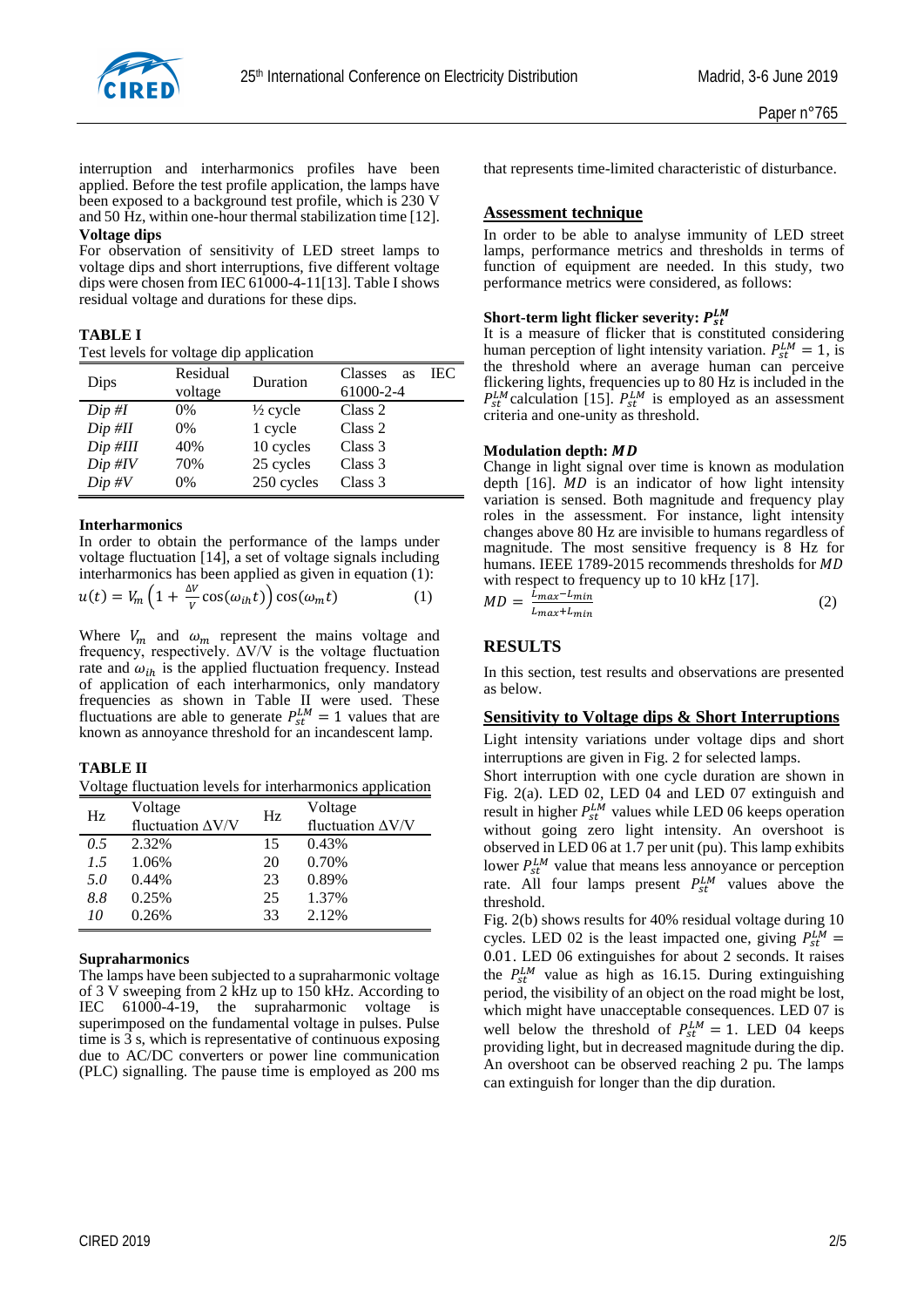



Fig.2 Voltage dip and short interruption application results

## **Sensitivity to Inter/harmonics**

Most of the tested lamps are immune to interharmonics with a few exceptions. For instance, when 33 Hz is applied on LED 04, it results in an amplitude modulation at 17 Hz (i.e.  $50-33$  Hz) as seen in Fig.  $3(a)$ . IEEE 1789 defines the limits for MD so that there is no undesired light intensity variation. The limits set by IEEE 1789 are exceeded at 17 Hz as seen in Fig. 3(b) where the orange and blue lines represent low-risk and no observable risk regions, respectively. There are additional components, next to the interharmonics, seen as sidebands at  $\pm$ 17 Hz, but they are below the limits. When this lamp is subjected interharmonics, 33 Hz in this case, it can result in visible flicker.







a) Short interruption at one cycle duration b) Voltage dip at 40% residual voltage and 10 cycle duration

The interharmonics voltage magnitudes are defined based on the response of a 60 W incandescent lamp; LED street lamps perform better than incandescent lamps. Arc furnaces, photovoltaic (PV) inverters and wind turbines are possible sources of interharmonics but levels of interharmonics in the low voltage grid are usually low and the risk of flicker in LED street lamps due to interharmonics is therefore low.

For harmonics, two types of distorted waveforms, flat-top and pointed-out, have also been applied. These can be obtained by applying individual harmonics 3, 5 and 7 with different magnitudes and phase angles. There is only one lamp impacted by harmonics. Applying pointed out waveform causes a 2% increase in MD.

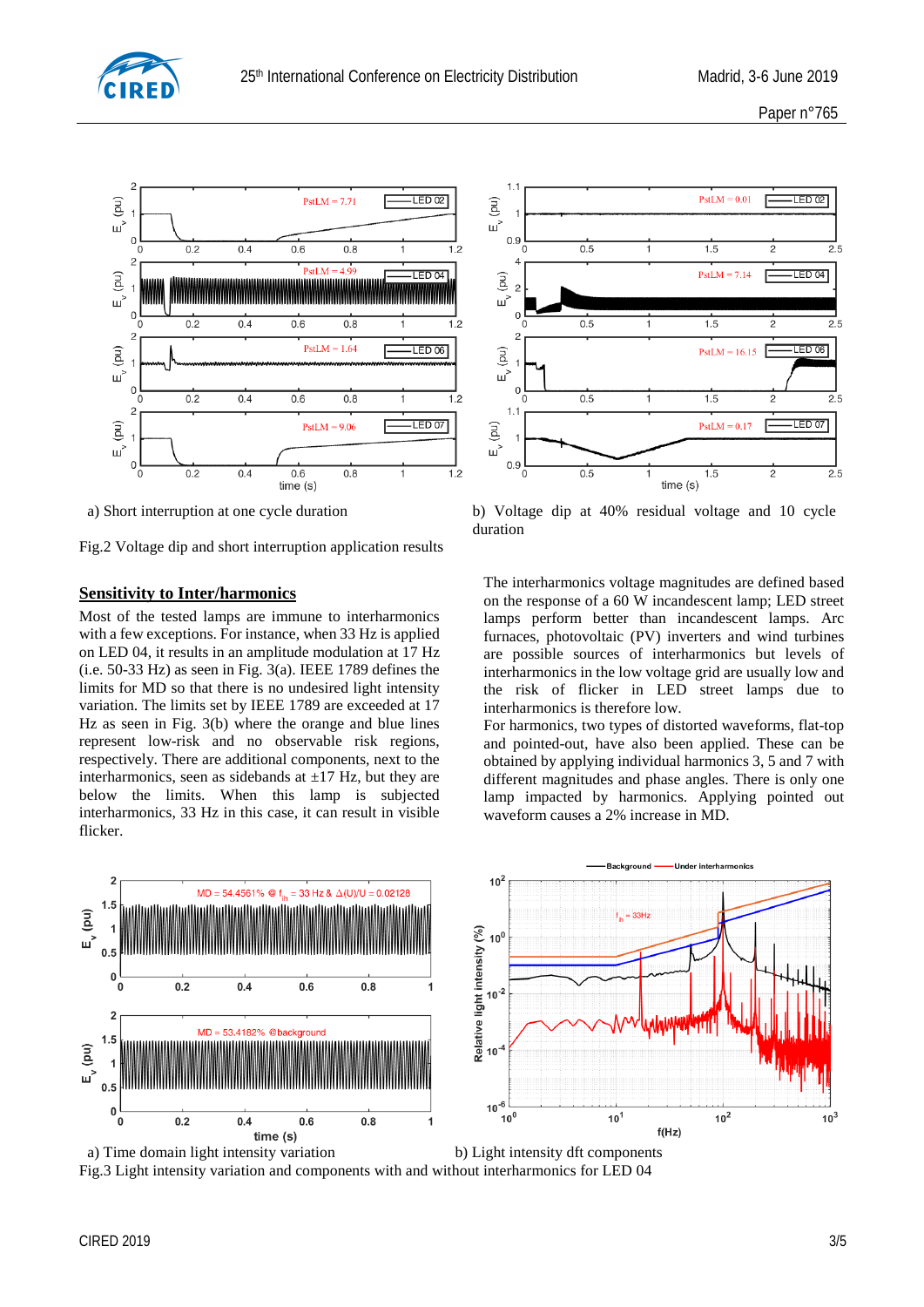

## **Sensitivity to Supraharmonics**

All lamps have been tested under supraharmonic voltage at 3 V ranging from 2 kHz to 150 kHz. Most of the LED street lamps tested have no impact on the light output, except LED 01. When a supraharmonic voltage at 8 kHz is applied, it passes through the circuit and can be observable in the light intensity signal as shown in Fig. 4(a). This results in increased MD, too. The impact of 8 kHz fluctuation in the light intensity on an observer is unknown.



The lamp current is however affected as given in Fig. 4 (below). The current shows frequency dependent characteristic, the peak current could be 25 times the nominal current for LED 06. This could have an adverse effect, e.g. failure and reduction of lifecycle of the lamps. In Fig. 4(b), it is seen that 8 kHz and its multiples are present in the spectrum of the current. A component of 8 kHz, without multiples, is present even without this voltage being applied and this is most likely the switching component of this LED driver.



a) Time domain light intensity and current variation b) LED street lamp current dft components Fig.4 Light intensity variation and components with and without supraharmonics for LED 04

## **DISCUSSION AND CONCLUSION**

There is a diversity in the results of tested lamps when they are subjected to a power quality disturbance.

Table III shows a summary of the power quality phenomena tested and their impact on the LED street lamps. Phenomena containing a risk of visible light impact are shown in red shading. The lamps exhibit most similarities for 0% residual voltage during 250 cycles where all the lamps extinguish. LED 05 and LED 08 are not impacted for other voltage dips and interruptions. LED 02 shows major impact under 0% residual voltage and  $\frac{1}{2}$ and 1 cycle as zero light intensity for about 1 second.

The green color in Table III represent that there is no or minor risk that LED street lamps do not operate properly, i.e. no impact on a driver or pedestrian. In this group, the impact is either too small or there is no perceived variation. Yellow colour indicates that there might be a risk of light intensity variation that a person can perceive.

The range of residual light intensity during the dip is indicated in Table III. In addition, the time of dip duration in light with respect to applied dip duration is given for comparison.

When exposed to interharmonics, only one lamp, LED 04, exceeded the limit of MD as defined in IEEE 1789. Impact of interharmonics on LED street lamps is however limited. LED 01 and LED 09 increases in MD but the MD remained below the limits.

Tested LED street lamps are immune to supraharmonics in terms of impact on  $P_{st}^{LM}$  or MD, however supraharmonics can interfere into circuit and result in fluctuation in the light intensity at corresponding frequency e.g. 8 kHz for LED 01 below the limits.

The most severe impact on light intensity variations has been observed for voltage dips and short interruptions. The extinguishing time is unpredictable and more research is needed for understanding the mechanisms behind this. Extinguishing of lamps for more than 1 second can be an issue in street lighting. Consequences of losing light temporary is unclear. How the driver's visibility is impacted in terms of visibility should be further investigated.